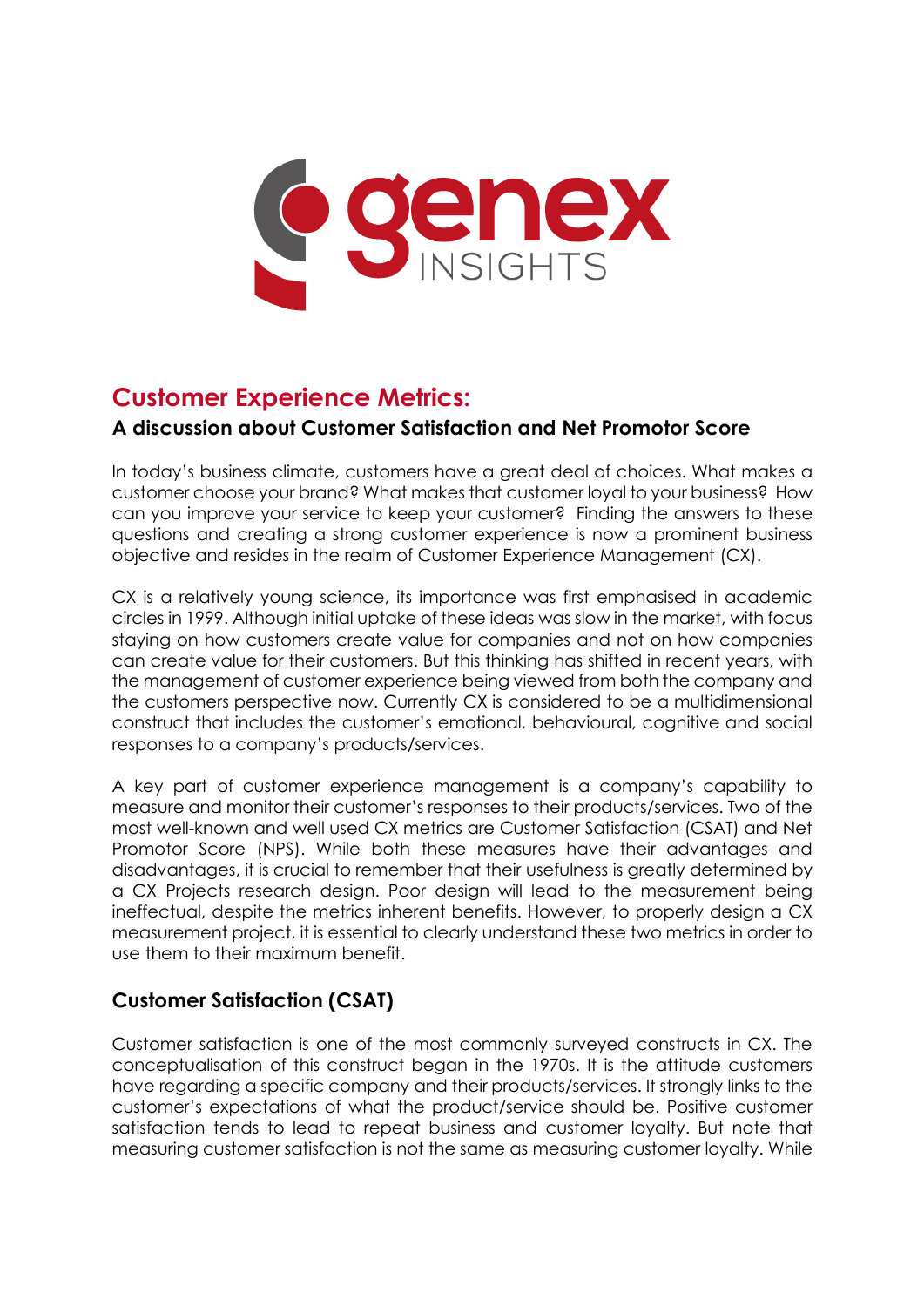

high satisfaction is a necessary condition for loyalty, but it is not sufficient to predict loyalty. The following is a typical way of measuring customer satisfaction: "Overall, how satisfied are you with (brand name)?"

This question gives a reflection of the customer's overall opinion of their experience. It is important to remember that we can only meaningfully measure a customer's satisfaction with regards to products/services that they have actually used.

Understanding customer satisfaction gives a company an indication of how well they are doing and whether their products/services meet or exceed their customer's expectations. As noted earlier, customer satisfaction also provides them with a strong predictor of customer retention, customer loyalty and product/service repurchase.

The CSAT survey is developed to provide a company with an understanding of their customer's expectations and satisfaction. These surveys usually require multiple questions that address satisfaction with different dimensions of the products/services. Therefore, customer satisfaction measurement can include measures for overall customer satisfaction, as well as with specific product and service attributes. Customer satisfaction is one of the most important elements of business success and is often a key measure of fulfilment of business strategies.

#### **Net Promoter Score (NPS)**

The developers of NPS believe that in business it is always necessary to consider the Golden Rule, the principle that you should treat others the way you would want to be treated if you were them, in a manner that brings honour and dignity to both parties. But without a systematic feedback mechanism, the Golden Rule is self-referential and simplistic and unreliable for decision making. The search for the metric that provided the missing link between the Golden Rule, loyalty and sustainable growth was an arduous task and Bain & Company started investigating this loyalty effect almost thirty years ago.

NPS is a flexible and open source system developed by Bain and Co & Fred Reichheld. Bain & Company started their research by looking at 20 questions on the Loyalty Acid Test (a Bain developed survey). Satmetrix Systems Inc supplemented this research by developing software that was used to gather and analyse the real-time customer feedback Bain & Company collected and through this research NPS was developed. NPS is predominantly used to track the loyalty, engagement and enthusiasm of a company's customers.

NPS first appeared in the Harvard Business Review in 2003 which lead to a book in 2006 called The Ultimate Question. Both noted that NPS categorised customers based on their answer to the following single question:

"On a zero-to-ten scale, how likely is it that you would recommend us (or this product/service/brand) to a friend or colleague?"

It was found that customers tended to fall into one of three well defined groups: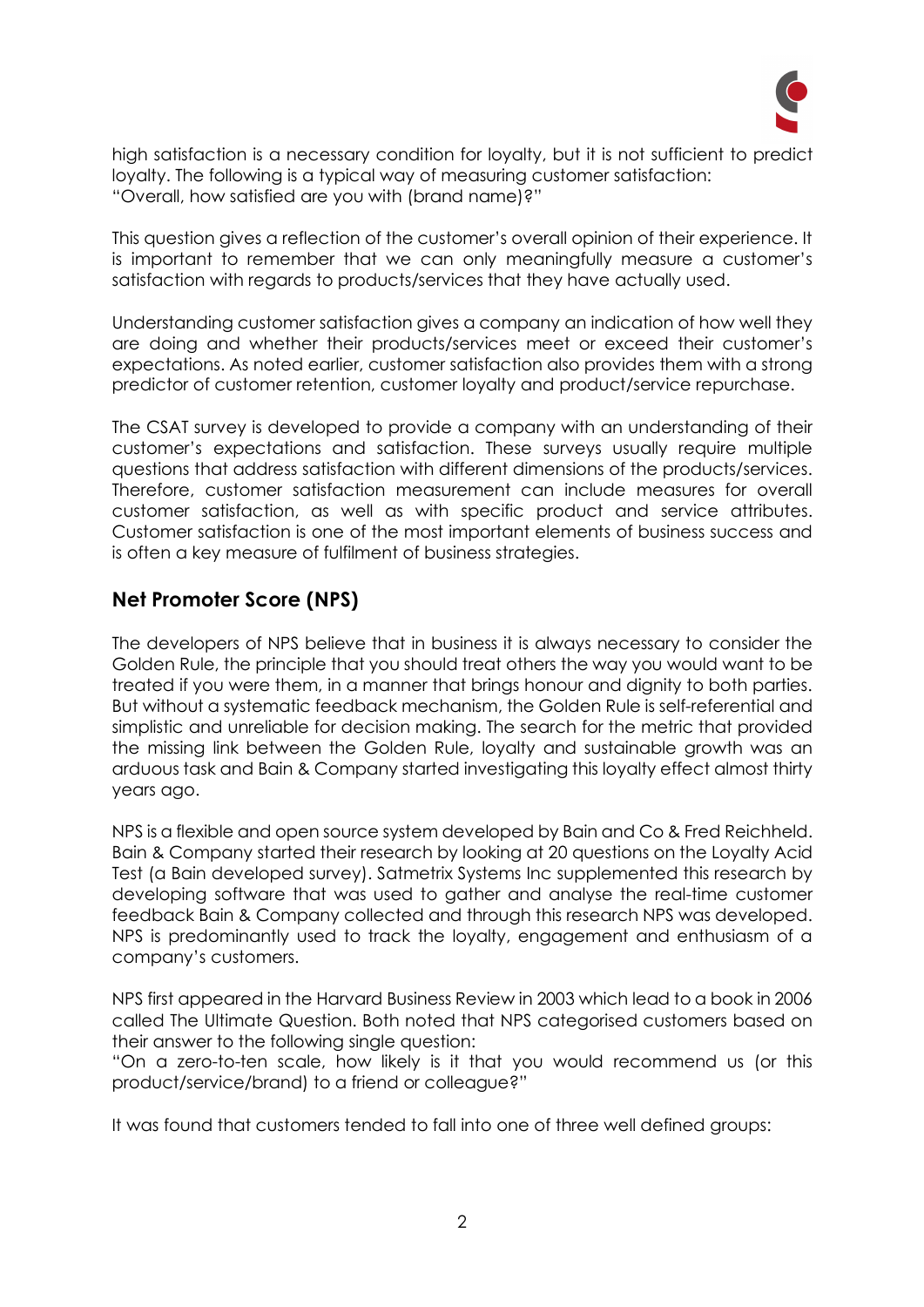

- Promoters (score 9 & 10) = success as the assumption is that customers don't give a 9 or 10 unless they a company delivers special service which has a positive impact.
- Passives (score 7 & 8) = are merely satisfied and therefore are not considered to be part of the company's success story.
- Detractors (score from  $0 6$ ) = represent serious failures as they have had a negative experience instead of a positive one.

Individual customers cannot have their own NPS, they can only be placed into a category. However, companies can calculate their NPS for particular segments of customers, for divisions or geographic regions, and for individual branches or stores. Exploration of detailed data is necessary on promoters, passives and detractors to peel back the layers on the NPS score.

The authors and developers of NPS wanted a number that companies could track consistently to assess their progress and direct their improvement efforts. They wanted a simple metric that was powerful and easy to understand. They decided to take the percentage of promoters and subtract that from the detractors. The result of this is the NPS:

Promoters – detractors = NPS

The phrasing of the NPS question is considered short hand phrasing for the question that companies really want to know which is "Have we treated you right, in a manner that is worthy of your loyalty?". It should be noted however, that categorising customers is now only part of the NPS process, as the question has led to the development of a management system with 3 central components:

- Categorising customers into promoters, passives and detractors
- Creating an easy to understand score based on the above categorisation
- Framing progress and success in the above terms, with the aim of motivating all company employees to behave in a manner that produces more promoters and fewer detractors. They need to systematically and regularly learn from the scores and related feedback to drive improvements and change. This is what has turned NPS from just a score into a system.

For this to happen consistently, there are three fundamental elements that are essential to NPS:

- Promoters and detractors must be categorised thoroughly in a timely, transparent manner and the resultant feedback must be communicated throughout the company in a way that is comprehendible and relevant, so employees are able to appropriately adapt their performance and track their results.
- As NPS does not accomplish anything if Companies do not act on what they learn, it is crucial that companies develop closed-loop learning and improvement processes which are built into their daily operations.
- Creating more promoters and fewer detractors must be central to a company's strategy. This mission requires the support of all leaders in the company, starting with the CEO.

The authors caution that NPS should not be entered into lightly as"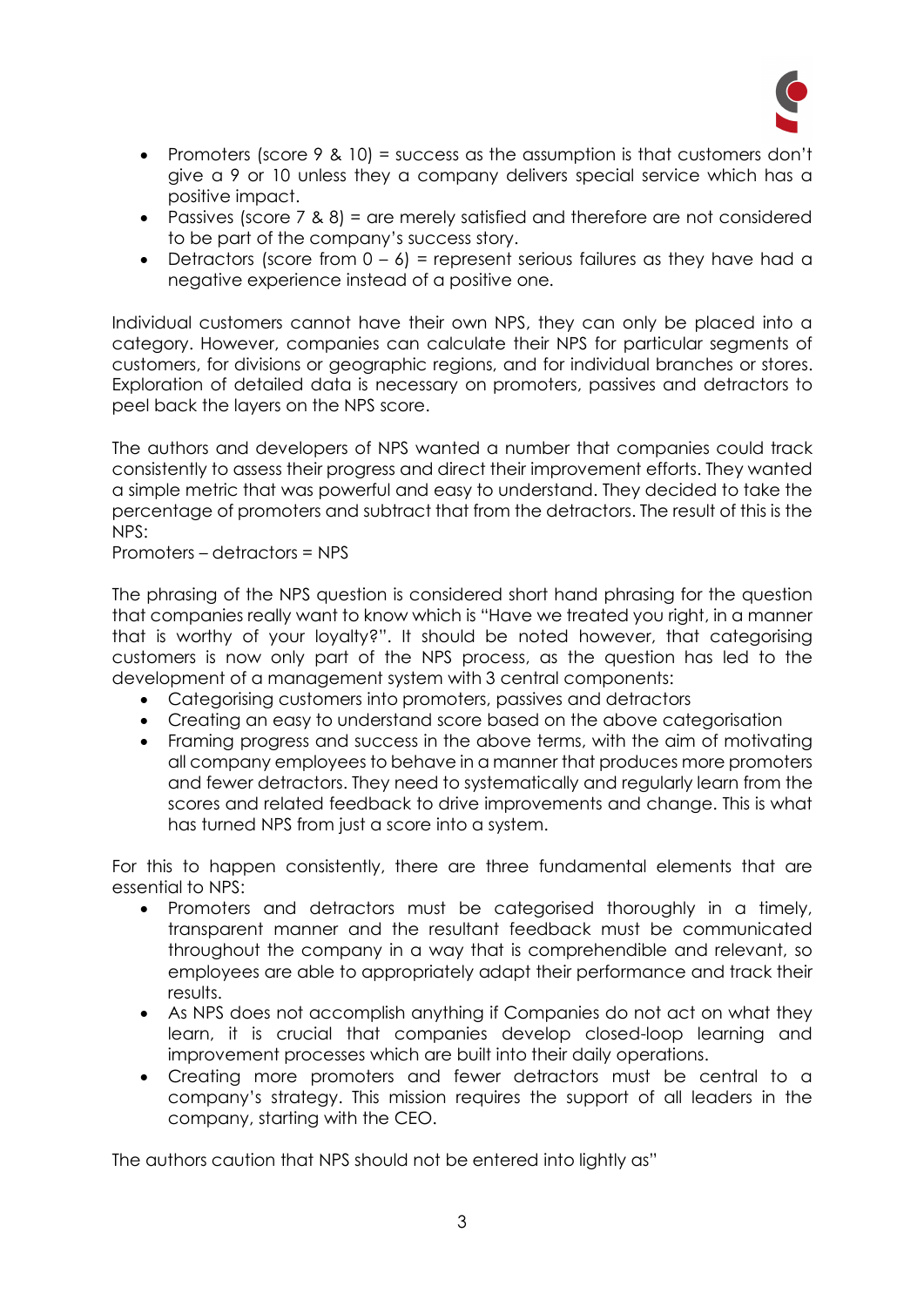

"NPS ultimately is a business philosophy, a system of operational practices, and a leadership commitment, not just another way to measure customer satisfaction." p13

The NPS question is simply testing whether a company is observing the Golden Rule. It is critical to interrogate the fundamental philosophy that companies function under, as it reflects the values that inform and guide the business. Every business decision ultimately involves economic trade-offs and building high quality relationships with customers often costs a considerable amount. It requires investment and reducing a company's reliance on bad profits. The question that then needs to be asked is not how much it costs to build high quality relationships with customers but rather what is the magnitude of benefit that results from these quality relationships, and how does the benefit measure against the cost.

NPS does not explain relative growth in every industry situation as factors other than customer loyalty also play an important role. So, even though loyalty is not the only factor determining a company's growth, the position of the authors is that profitable natural growth cannot be maintained without it.

An important caveat from the authors regarding NPS is that a high NPS is not the real objective of the NPS system, as a high NPS by itself does not guarantee a company's success. NPS simply measures the quality of a customer's relationship with the company. High quality relationships are a necessary but not a sufficient condition for profitable growth. It is important for a company to relevantly benchmark themselves against other similar businesses. The relevant benchmark is always local competitors, whose scores are identically affected by local idiosyncrasies.

Although about benchmarking, it is essential to remember that different methods of surveying influence NPS scores. Measuring NPS via mobile/email-to-web surveys and then comparing the score to industry benchmarks that were likely based on responses collected via telephonic interviews and paper-and-pen surveys is problematic. It can therefore be more useful to benchmark internally against past NPS scores, as continuously driving positive change in a business and improving change management processes is where the most value lies.

It is also important to distinguish between a customer's satisfaction with a specific interaction or transaction and their loyalty to the overall company relationship. Tracking NPS at each interaction enables managers to spot trends or emerging problems and helps identify which departments and employees are doing the best job of turning customers into promoters and reward them accordingly. Combining this data with the broader NPS data would allow managers to summarise results by customer segment, customer profitability and type of inquiry/service problem.

When bearing in the mind the best practice of NPS, the goal of NPS is not purity of research but rather a reliable operating system. Experience with clients has shown the practical and empirical advantages of the zero-to-ten scale and the use of this scale is strongly recommended. It is important to note that colour coding the scale is discouraged and not considered good practice. The advantages of zero-to-ten scale:

- Scale makes intuitive sense to customers
- Most people think in units of ten